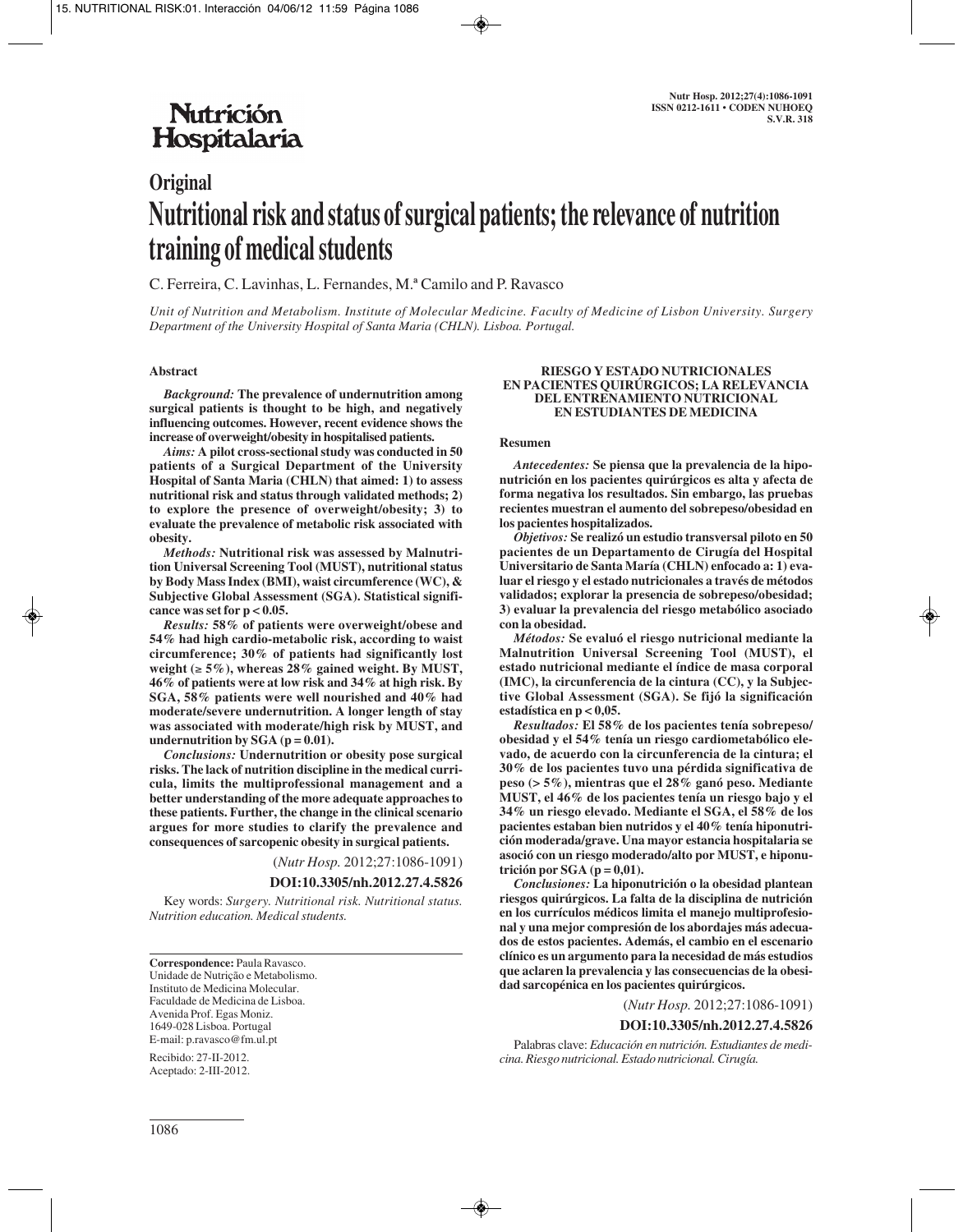#### **Introduction**

Despite the recognized clinical significance of preoperative weight loss, disease-related undernutrition continues to be a common finding in 20% to 50% of hospitalized patients.1,2,3 The prevalence of undernutrition is apparently higher among surgical patients, ranging from 35% to nearly 60%.<sup>48</sup> Undernutrition has been consistently associated with poorer clinical outcomes, e.g. impaired wound healing, increased infection rates and mortality, longer length of stay, and consequently higher health costs; $6,7$  plus, the evidence shows that undernutrition is potentially reversible with appropriate nutritional support.<sup>8</sup> Hence, the implementation of systematic assessment of nutritional risk and status in clinical practice is essential for a quality patient-centered care. In hospital, the methods used for nutritional assessment must have content validity (comprehensiveness), face validity (including relevant issues) and internal consistency, to detect undernutrition or the risk of developing it, with evidence based criteria, and ideally provide guidelines for decisions on nutritional management.10 Nonetheless, it is noteworthy that the prevalence of obesity is increasing worldwide (WHO,  $2000$ )<sup>11</sup> and as well in the clinical practice. This fact explains the recent findings drawing our attention to the increase of overweight/obesity in hospitalized patients.

Within this framework, the major aim of this cross sectional study was to assess nutritional risk and status in a cohort of hospitalized patients in a Surgery Department. We specifically aimed: 1) to assess the prevalence of overweight and obesity; 2) to evaluate the prevalence of metabolic risk; and 3) to assess nutritional risk and status through validated methods.

# **Methods**

#### *Study design and patient sample*

This cross sectional study, approved by the Hospital Ethics Committee, was conducted in accordance with the Helsinki Declaration, adopted by the World Medical Association in 1964, amended in 1975 and updated in 2002; all participants gave their informed consent. The study was conducted the Surgery Department of the University Hospital of Santa Maria - *Centro Hospitalar Lisboa Norte*, EPE, Lisbon, Portugal. Exclusion criteria comprised terminal illness, patients unable to answer questions or those bedridden; 50 patients of both genders were primarily included. Data were recorded on individual forms pre-constructed for statistical analysis.

#### *Study parameters*

Demographic and clinical data were obtained by reviewing patients' records; length of stay was confirmed through the admission date on the patient file. Data collection and evaluations were always performed by trained medical students (CL and LF). Intensive and comprehensive teaching and training in nutritional evaluations was carried out with the 2 medical students, before the study took place.

# *Assessment of nutritional risk*

*Nutritional Risk* was determined by using the Malnutrition Universal Screening Tool (MUST);10,14 this method, initially designed as a screening tool for ambulatory patients, was later adapted and validated in adults for all health care settings. MUST comprises and combines three independent criteria: a) BMI with cutoffs in line with international recommendations;<sup>13</sup> b) unintentional weight loss, using the evidence based cutoffs:  $\ge$  5-10% in the previous 3-6 months that can produce physiologically relevant changes in body function;14,15 and c) the acute disease effect producing or likely to produce no nutritional intake for more than 5 days.10 These three components can reflect the patient's 'journey' from the past (weight loss), to the present (current BMI) and into the future (effect of disease). A score is given to each component and patients are categorized as in low, moderate or high risk of undernutrition; the score is used to guide health professionals to implement the appropriate nutritional care plan.

#### *Assessment of nutritional status: anthropometry and SGA*

#### Anthropometry

*Body Mass Index* (BMI). Height was measured in the standing position using a stadiometer and weight was determined with a calibrated floor SECA® scale, with the patients shoeless, only wearing light pyjamas. BMI was then calculated with the formula [BMI = weight  $(kg)/height$  (m)<sup>2</sup>] and classified as undernutrition if < 18.5 kg/m<sup>2</sup>, adequate if ≥ 18.5 -  $25 \text{ kg/m}^2$ , overweight if  $\ge 25 \text{ kg/m}^2 < 30 \text{ kg/m}^2$  and obese if  $\ge 30 \text{ kg/m}^2$ (12). *Waist Circumference* (WC) was determined with the patient in expiration, measured at the midpoint between the iliac crest and the last floating rib, in a horizontal plane using a flexible non stretchable tape. The values were categorized according to sex and taking into account the international cut-offs for evaluating cardio-metabolic risk.11 *Weight loss* was calculated by comparing patients' usual weight in the previous 6-3 months, with their current weight. Changes, expressed as percentage of usual weight, were valued according to the criteria of significantly recent weight loss, e.g.  $\geq 5\%$  in the previous 3 months or  $\geq 10\%$  in the previous 6 months.<sup>10,13</sup>

*Subjective Global Assessment* (SGA) addresses a) percentage of weight loss in the previous 6 months and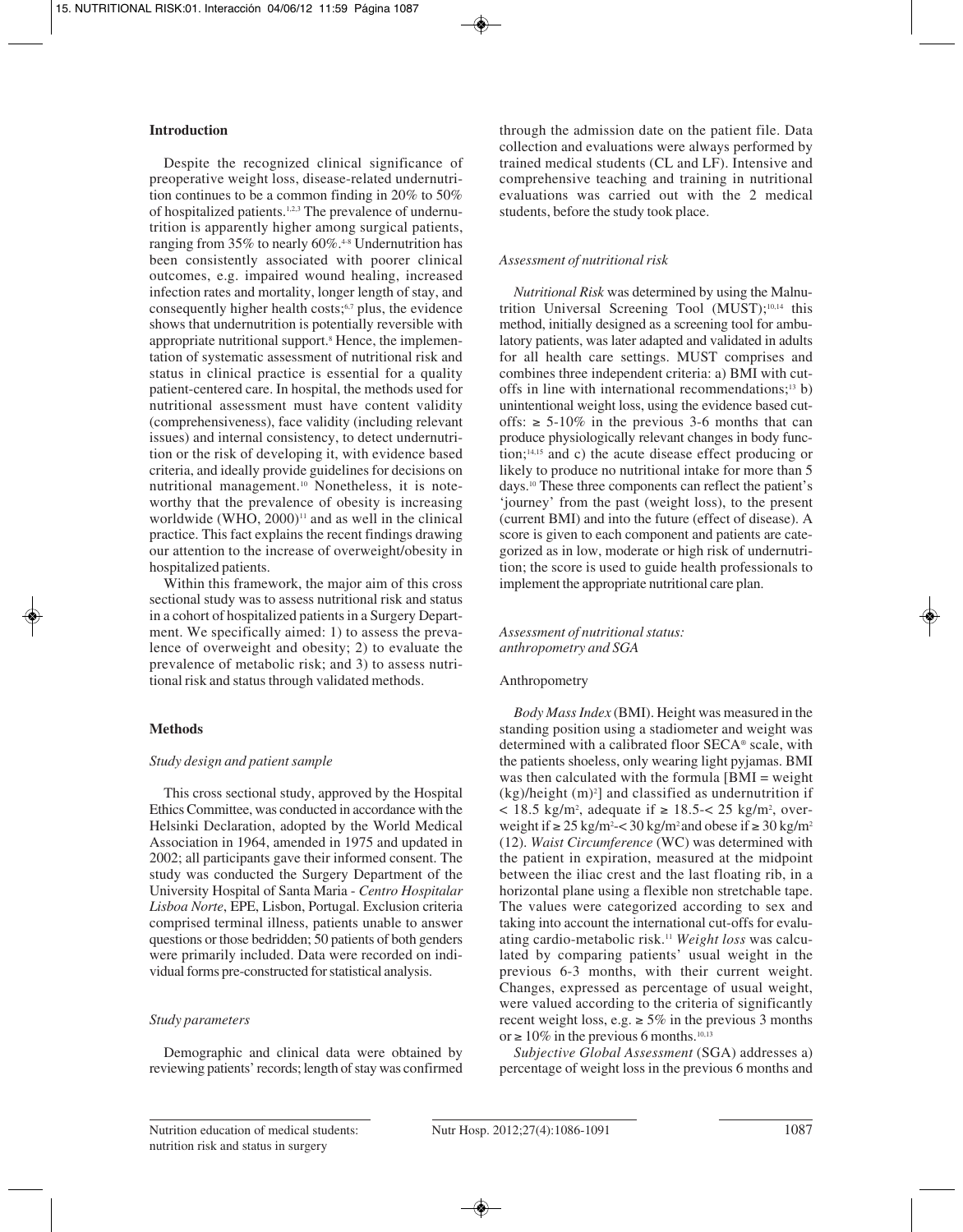2 weeks, gastrointestinal symptoms (anorexia, nausea, vomiting and diarrhoea), changes in food intake and functional capacity; b) disease and its relation to nutritional requirements and components of metabolic stress (sepsis, fever and the use of corticosteroids); c) physical examination: depletion of subcutaneous fat (triceps and chest), muscle mass loss (quadriceps, deltoids), ankle, sacral edema and ascites. A value is given to each parameter, the scores are summed, and the total value provides the category of nutritional status and basic guidelines for individualized nutritional intervention. SGA classifies the patients' nutritional status in three degrees: well nourished, moderate (or suspected of being undernourished) or severe undernutrition.<sup>16</sup>

#### *Statistical analysis*

Statistical analyzes were performed using SPSS 16.0 for Windows (SPSS Inc, Chicago, USA 2003). Descriptive statistics expressed in number and percentage was used for categorical variables (sex, BMI, weight loss, MUST and SGA); the prevalence/frequency were further evaluated by the Chi-square test. Age was expressed as mean ± standard deviation (limits). Associations between numerical and categorical variables were explored by the non parametric Mann-Whitney U and Kruskall-Wallis K tests. Length of stay was the dependent variable and  $\geq 5\%$  weight loss, BMI, MUST scores and SGA were evaluated as predictive factors. Concordance analysis between methods (BMI, % weight loss, MUST and SGA) was carried out by using Kappa coefficient and the non parametric Spearman correlation; for this analysis there was a re-categorization into 2 categories (regular/undernourished) to allow comparability. *P* values were always two-sided and statistical significance was set for a *p* value < 0.05.

# **Results**

# *Patients*

This pilot study assessed 50 surgical patients with a mean age of  $53.6 \pm 17.5$  (16-87) years; 24% were elderly patients (age  $\ge 65$  years), 54% were men and 46% women. The median length of stay was  $4.1 \pm 3.8$ (2-15) days. Diagnoses are not discriminated due to their wide variety, thus table I shows patients' distribution by sex and type of surgery.

We also found that there were 30% of patients with metabolic co-morbidities, such as type 2 diabetes *mellitus* and/or dyslipidaemia; and 34% of patients had high blood pressure. The prevalence of symptoms likely to compromise nutritional intake (nausea, vomiting, anorexia, diarrhoea) was analyzed and overall, at least one of those symptoms were reported by 24% of patients.

| <b>Table I</b><br>Patients distributed by sex and type of surgery |                  |            |  |  |  |
|-------------------------------------------------------------------|------------------|------------|--|--|--|
| Sex                                                               | Type of surgery  |            |  |  |  |
|                                                                   | Gastrointestinal | Cancer     |  |  |  |
| Male                                                              | $23(46\%)$       | 4(8%)      |  |  |  |
| Female                                                            | $17(34\%)$       | $6(12\%)$  |  |  |  |
| Total                                                             | 40 (80%)         | $10(20\%)$ |  |  |  |

Results expressed as number (%) of patients.

#### *Nutritional risk and nutritional status*

#### Nutritional risk

Table II shows the distribution of nutritional risk and status by type of surgery. Oedema was always evaluated prior to weight measurement to determine the patients' "dry weight"; discrete lower limbs oedema was observed in 12 (24%) patients, and 10% of patients had very light ascites; their dry weight was then determined. Nutritional risk assessment with MUST showed that 46% of patients were at low nutritional risk and 34% were at moderate/high risk of undernutrition (table II).

#### Nutritional status

According to BMI, 36% of patients were well nourished and 58% were overweight/obese. Only a small minority of patients (6%) had reduced weight for their height (table II). About 54% of patients had a WC that expressed a high cardio-metabolic risk:  $\geq 102$  cm for men and  $\geq 88$  cm for women. In 92% of patients (n = 46), there was a variation in their current weight in comparison with the usual weight: the majority (64%) had lost weight and in 30% of patients, weight loss was significant ( $\geq$  5%). Conversely, 28% of patients gained weight in the hospital (table II). In what concerns nutritional status evaluated by SGA, 58% of patients were classified as well nourished and 40% had moderate undernutrition. There was only 1 patient with severe undernutrition (table II).

In what concerns length of stay, we found that a longer hospitalisation was associated with moderate/ high risk of undernutrition according to MUST ( $p =$ 0.01), and with undernutrition classified by  $SGA$  ( $p =$ 0.01). BMI was not associated with length of stay.

We did find a higher prevalence of overweight/ obesity, significant %weight loss, moderate/high risk of undernutrition and moderately undernourished patients by SGA, in those admitted for GI surgery, in comparison with patients admitted for cancer surgery  $(p < 0.05)$ . However, there were only 10 patients submitted to cancer surgery while 40 were submitted to GI surgery; this difference between group sizes may contribute to a type 2 error and influence results. Nevertheless the differences were significant.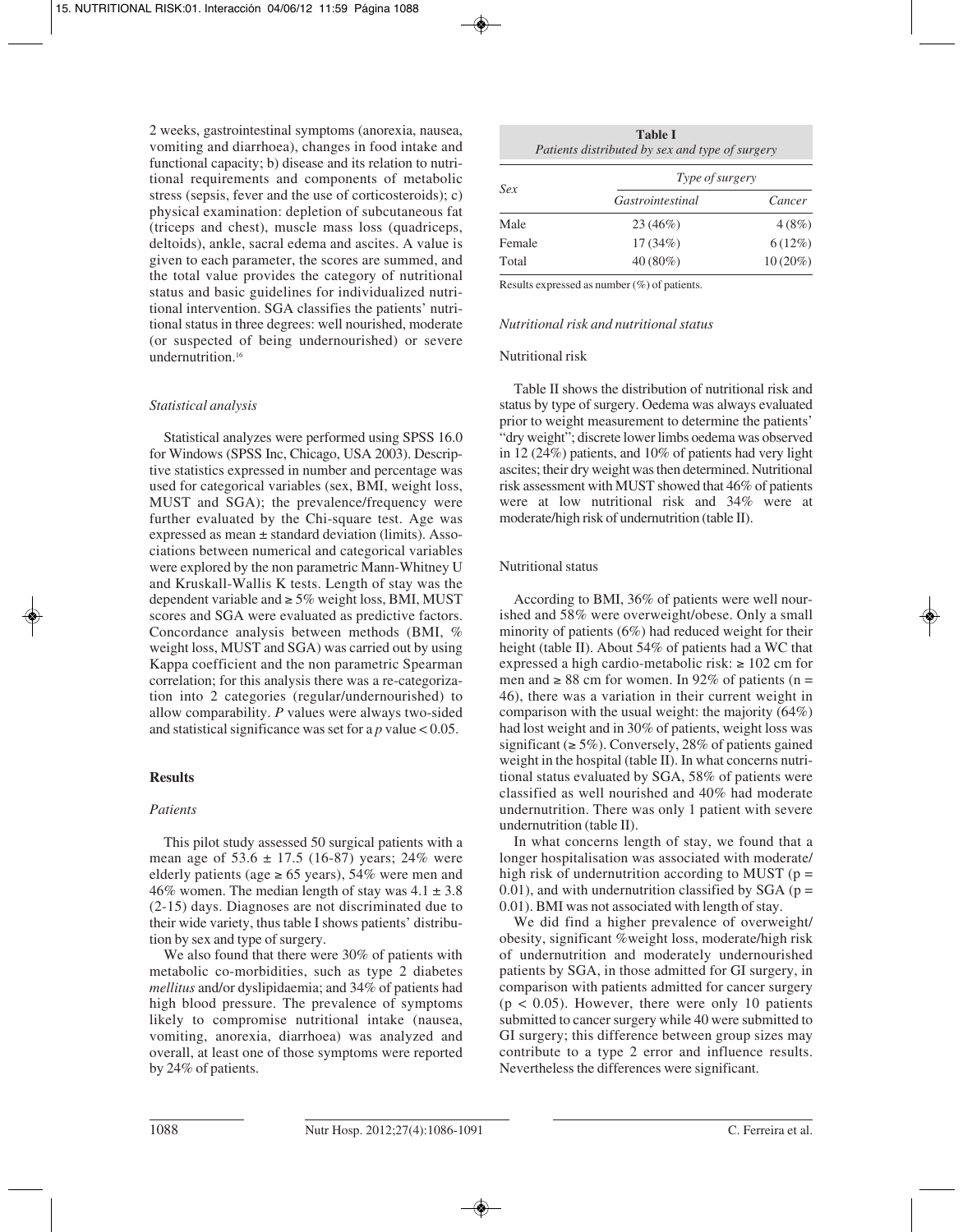| <b>Table II</b><br>Nutritional risk and status according to the type of surgery |            |                  |                  |  |  |
|---------------------------------------------------------------------------------|------------|------------------|------------------|--|--|
|                                                                                 | GI surgery | Cancer surgery   | $\boldsymbol{p}$ |  |  |
| <b>BMI</b>                                                                      |            |                  |                  |  |  |
| Undernutrition $(< 18.5 \text{ kg/m}^2)$                                        | 3(6%)      | $\mathbf{0}$     | <b>NS</b>        |  |  |
| Normal weight (18.5-24.9 kg/m <sup>2</sup> )                                    | $15(30\%)$ | 3(6%)            | 0.05             |  |  |
| Overweight/obesity ( $\geq$ 25 kg/m <sup>2</sup> )                              | 22(44%)    | 7(14%)           | 0.009            |  |  |
| Waist circumference                                                             |            |                  |                  |  |  |
| Low cardio-metabolic risk ( $\< 102 \text{ cm}$ ; $\< 88 \text{ cm}$ )          | $18(36\%)$ | 4(8%)            | 0.004            |  |  |
| High cardio-metabolic risk ( $\delta \ge 102$ cm; $\approx 88$ cm)              | 22(44%)    | $6(12\%)$        | 0.003            |  |  |
| <b>Weight</b> loss                                                              |            |                  |                  |  |  |
| Not significant $(< 5\%)$                                                       | 27(54%)    | $8(16\%)$        | 0.005            |  |  |
| Significant ( $\geq$ 5%)                                                        | $6(12\%)$  | $1(2\%)$         | 0.06             |  |  |
| Very significant ( $\geq 10\%$ )                                                | 7(14%)     | $1(2\%)$         | 0.05             |  |  |
| <b>MUST</b>                                                                     |            |                  |                  |  |  |
| Low risk                                                                        | 23 (46%)   | 4(8%)            | 0.002            |  |  |
| Moderate risk                                                                   | $6(12\%)$  | $\overline{0}$   | 0.05             |  |  |
| High risk                                                                       | 11(22%)    | 6(12%)           | 0.04             |  |  |
| <b>SGA</b>                                                                      |            |                  |                  |  |  |
| Well nourished                                                                  | 22(44%)    | 7(14%)           | 0.003            |  |  |
| Moderate undernutrition                                                         | $17(34\%)$ | 3(6%)            | 0.004            |  |  |
| Severe undernutrition                                                           | $1(2\%)$   | $\boldsymbol{0}$ | <b>NS</b>        |  |  |

**Table II**

Results expressed as number (%) of patients; GI: gastrointestinal; BMI: Body Mass Index; MUST: Malnutrition Universal Screening Tool; SGA: Subjective Global Assessment.

For purposes of understanding the inter-consistency between the 4 methods used, a concordance analysis was performed by calculating the Kappa coefficient and the Spearman's correlation. These analyses showed a greater concordance between %weight loss and MUST; the lowest concordance although significant, was found between BMI and all the other methods (%weight loss, MUST and SGA) (table III).

#### **Discussion**

With this pilot study in surgical patients, the majority of patients were overweight/obese, had a significant weight loss in previous 6-3 months and were at risk of undernutrition, according to MUST. Malnutrition, whether by deficit or excess, is a risk factor for adverse post-surgical outcomes and has a negative impact on patients' Quality of Life. Indeed, the present results reflect some epidemiological data concerning the pattern of nutritional status that does characterize the Portuguese population<sup>17,18</sup> and the population worldwide,<sup>19</sup> in more recent years. As the prevalence of obesity continues to rise globally, an increasing number of patients in the hospital and those admitted for surgeries, may be found to be overweight/obese. Studies have reported that 46%-54% of hospital patients are overweight, e.g.  $\text{BMI} \geq 25 \text{ kg/m}^2$ ,

| <b>Table III</b><br>Concordance between methods |               |             |          |  |  |
|-------------------------------------------------|---------------|-------------|----------|--|--|
|                                                 | % weight loss | <i>MUST</i> | SGA      |  |  |
| <b>BMI</b>                                      | $-0.065*$     | $-0.121$    | $-0.122$ |  |  |
| <i>%</i> weight loss                            |               | 0.669       | 0.316    |  |  |
| <b>MUST</b>                                     |               |             | 0.352    |  |  |

BMI: Body Mass Index; MUST: Malnutrition Universal Screening Tool; SGA: Subjective Global Assessment. \*Not Significant; \*\*p <  $0.05$ ; \*\*\*p < 0.01; \*\*\*\*p = 0.0001.

and that 32% are obese (BMI  $\geq$  30 kg/m<sup>2</sup>).<sup>20-23</sup> The results of the present study in hospitalised surgical patients were similar: the majority was overweight/ obese (58%) and had an increased cardio-metabolic risk (54%). Furthermore, metabolic co-morbidities (type 2 diabetes *mellitus*, dyslipidaemia and high blood pressure) were found in  $\approx 30\%$  of patients.

Obesity is known to increase morbidity and mortality in the general population and thus it is a condition perceived as a risk factor for adverse postsurgical outcomes.<sup>22</sup> This association is however not clear; there is a lack of consensus in the literature on the risks of obesity in increasing complications' rates, in particular related to infection, wound healing, respiratory and venous thromboembolism.<sup>22</sup> It is hypothesised that the state of chronic inflammation and metabolic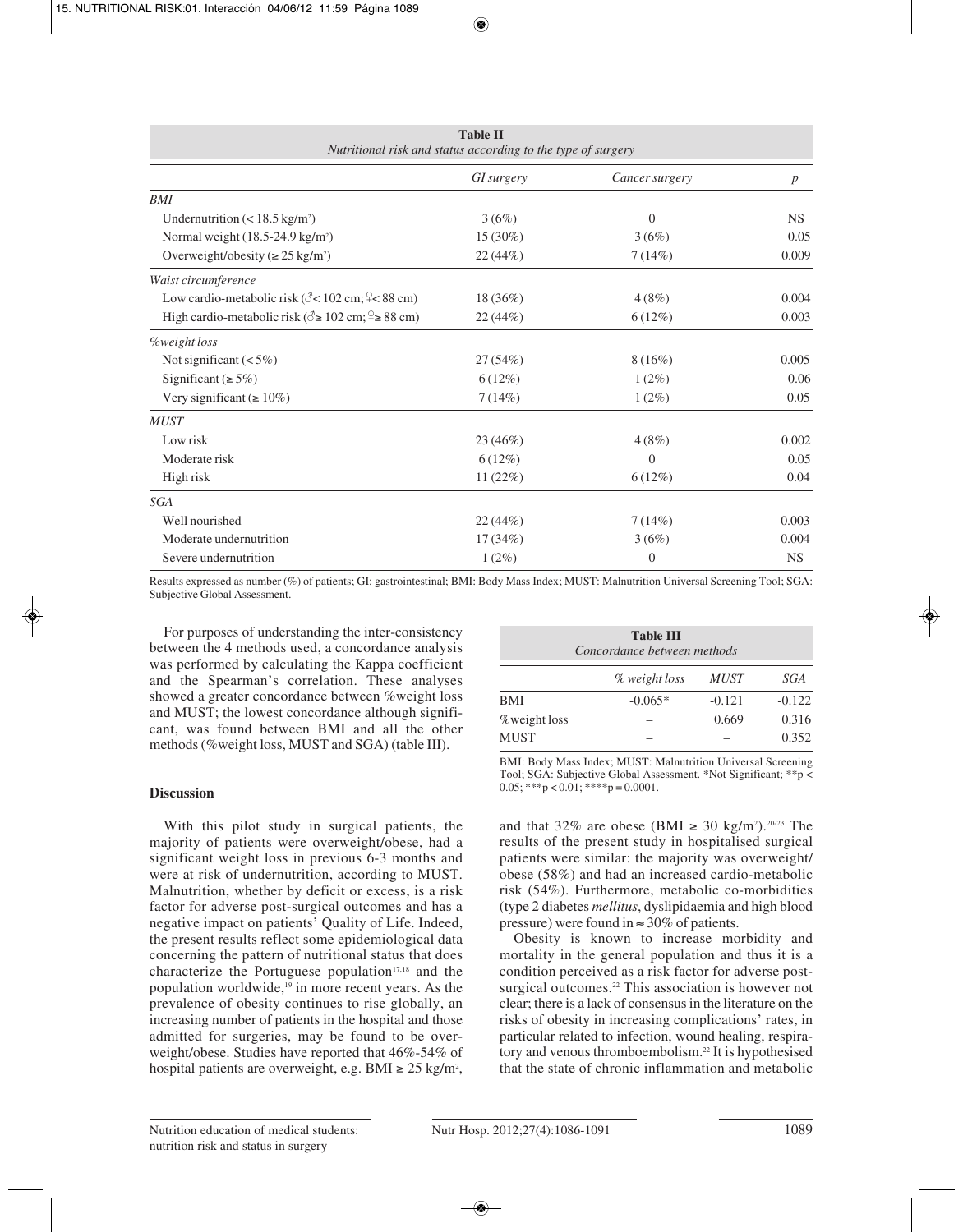alterations observed obese patients, negatively influences post-operative outcomes.22 The need for further research, targeting the influence of visceral adiposity on post-surgery immune function and its impact on post-operative morbidity and mortality is mandatory given the increasing prevalence of obese patients.<sup>23</sup> Clinicians have to be aware of this pattern and on the potential consequences. The lack of teaching and training in nutrition of medical students, limits a multidisciplinary management and a better understanding of the more adequate approaches to these patients.

Even with the high prevalence of overweight/ obesity found in this pilot study, we registered significant ( $\geq$  5%) weight loss in 30% of patients. In this field, there is evidence that an unintentional weight loss of 5%-10% in previous 3-6 months produces relevant changes in physiological functions.24 When it occurs previously to admission, it is recognised as the most discriminating criteria to assess disease-related undernutrition.24 In addition, in the clinical setting it may be necessary to evaluate patients' body composition, because emerging evidence suggests that sarcopenic obesity (obesity with depleted muscle mass), is predictive of higher morbidity and eventually mortality in cancer.25,26 These results may be found in other clinical scenarios. Moreover, patients may have obesityrelated morbidity a concomitant impairment in their functional capacity due to muscle mass depletion. Hence, more studies on the prevalence and consequences of sarcopenic obesity in surgical patients are necessary.

Regarding the methods used in this study to assess nutritional risk and status, BMI was the only one able to detect overweight/obesity, showing a low prevalence of undernourished patients: 6% had a low BMI *vs* 42% of patients moderately/severely undernourished by SGA. However, BMI determination is mandatory; it is required for MUST and recommended as a minimum by the Council of Europe.<sup>27</sup> MUST includes how the disease may compromise food intake and provides guidance for adequate nutrition management.13-15 In our study, patients were assigned 3 risk categories: high (34%), moderate (12%) and low (54%), resulting from % of weight loss and the acute disease effect and/or to fasting for diagnostic tests or therapy. In agreement with these results, SGA identified 40% of patients as moderately/severely undernourished. In the same line as other studies,<sup>28-31</sup> we found that a moderate/high risk of undernutrition and undernourished patients were significantly associated with longer length of stay  $(p = 0.01)$ .

Although conscious of the somewhat limited statistical significance of this study due to the sample size, it served as an alert and a staring point for future studies on the assessment and valorisation of nutritional risk and status of surgical patients by physicians. Indeed, clinicians need to be aware and more conscious of the changing clinical reality, which is the growing prevalence of overweight/obesity in hospitalised patients. Validated methods of assessment of nutritional risk

and status should be implemented in clinical practice. Only by bearing these issues in mind, an adequate nutritional intervention can be prescribed, an appropriate nutritional care plan can be implemented, and both are mandatory for a globally effective management that might positively influence outcomes and prognosis.

#### **References**

- 1. Edington J, Boorman J, Durrant ER et al. Prevalence of malnutrition on admission to four hospitals in England. *Clin Nutr* 2000; 19 (3): 191-195.
- 2. Waitzberg D, Caiaffa W, Correia M. Hospital malnutrition: the Brazilian national survey (IBRANUTRI): a study of 4000 patients. *Nutrition* 2001; 17: 573-580.
- 3. Valero M, Diez L, El Kadaoui N, Jiménez AE, Rodriguez H, León M. Are the tools recommended by ASPEN and ESPEN comparable for assessing the nutritional status? *Nutr Hosp* 2005; 20: 259-267.
- 4. Brunn L, Bosaeus I, Bergstad I, Nygaard K. Prevalence of malnutrition in surgical patients: evaluation of nutritional support and documentation. *Clin Nutr* 1999; 18 (3): 141-147.
- 5. Velasco C, Garcia E, Rodriguez V et al. Comparison of four nutritional screening tools to detect nutritional risk in hospitalized patients: a multicentre study. *Eur J Clin Nut* 2011; 65: 269-274.
- 6. Norman K, Pichard C, Lochs H, Pirlich M. Prognostic impact of disease-related malnutrition. *Clin Nutr* 2008; 27: 5-15.
- 7. Leonard-Jones J. A positive approach to nutrition as treatment. London: King's Fund Report, 2005.
- 8. O'Flynn J, Peake H, Hickson M, Foster D, Frost G. The prevalence of malnutrition in hospitals can be reduced: results from three consecutive cross-sectional studies. *Clin Nutr* 2005; 24: 1078-1088.
- 9. SL Doyle, J Lysaght, JV Reynolds. Obesity and post-operative complications in patients undergoing non-bariatric surgery. *Obes Rev* 2010; 11 (12): 875-86.
- 10. Stratton R et al. Malnutrition in hospital outpatients and inpatients: prevalence, concurrent validity and ease of use of the "malnutrition universal screening tool" ("MUST") for adults. *Br J Nutr* 2004; 92: 799-808.
- 11. World Health Organization. Obesity: preventing and managing the global epidemic. Report of a WHO Consultation (WHO Technical Report Series 894). Genève 2000.
- 12. Shetty P, James WPT. Body mass index: a measure of chronic energy deficiency in adults. Rome: FAO, 1994: 1-57.
- 13. American Society of Parenteral and Enteral Nutrition Board of Directors and Task Force on Standards for Specialized Nutrition Support for Hospitalized Adult Patients: Russell M, Brewer C, Rogers J, Seidner D. Standards for Specialized Nutrition Support: Adult Hospitalized Patients. *Nutr Clin Pract* 2002; 17: 384-91.
- 14. Elia M. Screening for Malnutrition: A Multidisciplinary Responsibility. Development and Use of the "Malnutrition Universal Screening Tool" ("MUST") for Adults. BAPEN 2003, Malnutrition Advisory Group (MAG), a Standing Committee of BAPEN.
- 15. Stratton RJ, Green CJ, Elia ME: Causes of Disease-related Malnutrition. In: Stratton RJ, Green CJ, Elia ME, eds. Diseaserelated Malnutrition: An Evidence-based Approach to Treatment. Oxford. CAB International. 2003; 93-112.
- 16. Detsky AS, McLaughlin JR, Baker JP, Johnston N, Whittaker S, Mendelson RA et al. What is subjective global assessment of nutritional status? *JPEN* 1987; 11: 8-13.
- 17. Marques-Vidal P, Paccaud F, Ravasco P. Underdiagnosed and undertreated: obesity in the portuguese population. *Arch Intern Med* 2011; 171 (16): 1511.
- 18. Marques-Vidal P, Paccaud F, Ravasco P. Ten-year trends in overweight and obesity in the adult Portuguese population, 1995 to 2005. *BMC Public Health* 2011; 11: 772.